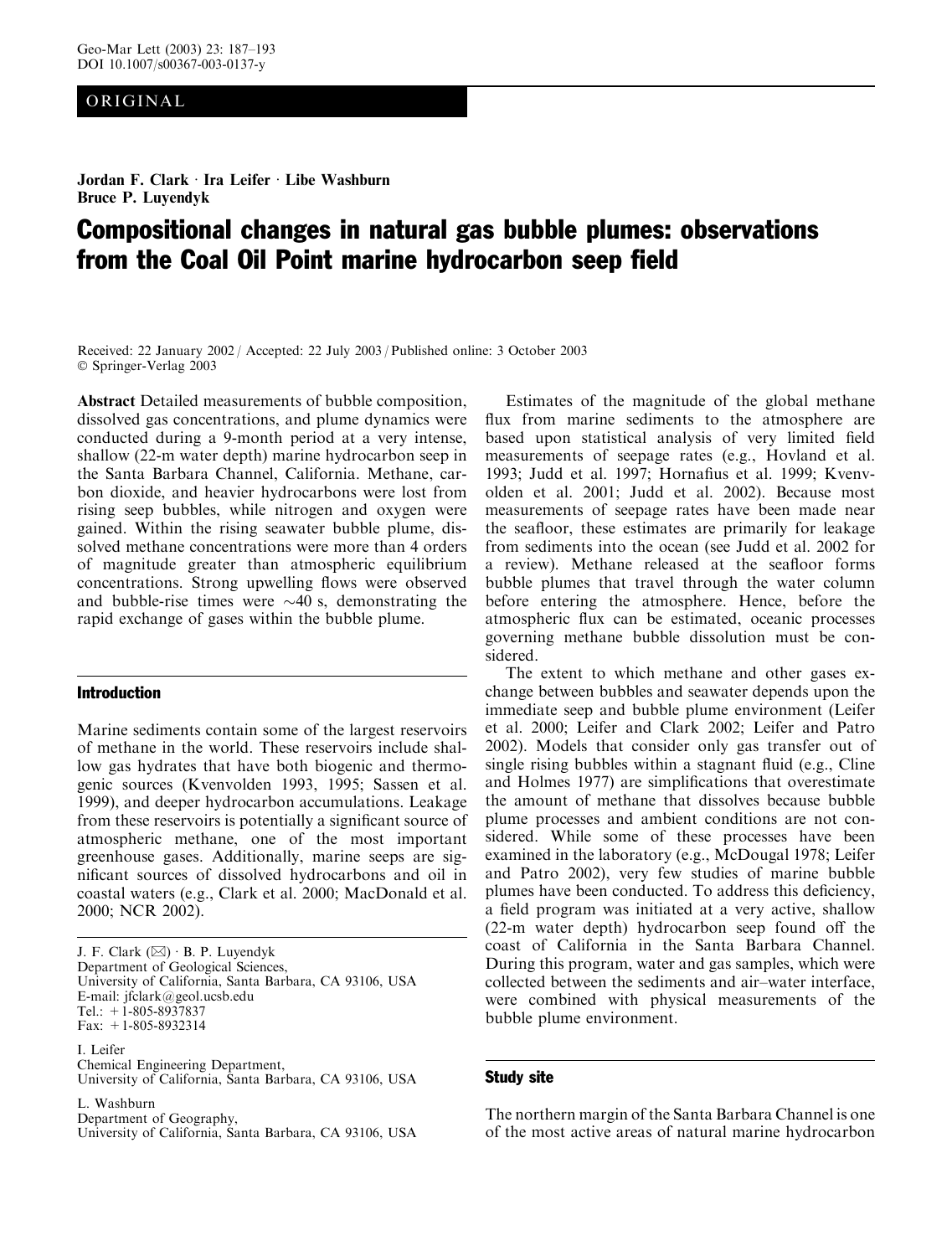seepage in the world (Hovland et al. 1993). Within the channel, the most concentrated area of seepage is found a few kilometers offshore from Coal Oil Point above the South Ellwood and Coal Oil Point anticlines in 20–70 m deep water (e.g., Fischer 1978; Fig. 1). Trapped within the South Ellwood anticline is a significant hydrocarbon reservoir that has been under production at Platform Holly since the late 1960s. Recent sonar surveys of the seep field indicate that about  $1.5\times10^{5}$  m<sup>3</sup> day<sup>-1</sup> of seep gas is emitted to the atmosphere from about  $3 \text{ km}^2$  of seafloor (Hornafius et al. 1999). Seep bubbles collected at the surface are about  $60\%$ methane (CH<sub>4</sub>), 30% air (N<sub>2</sub>+O<sub>2</sub>), and 10% higher hydrocarbons by volume (Leifer et al. 2000). The CH4 flux from this field is about 35 mol  $s^{-1}$  (0.001 Tg year<sup>-1</sup>). Surveys of the dissolved methane plume immediately downcurrent from the seeps indicate that approximately half of the methane released at the seafloor dissolves during the bubbles' transit through the water column (Clark et al. 2000).

During this study, detail observations were made at Shane Seep (34°24.369'N, 119°53.418'W), which lies inshore of the main field at a water depth of 22 m (Fig. 1). Because of its shallow depth, observations and measurements of the seafloor vents and bubble plume can be conducted easily by SCUBA divers. The seafloor expression of Shane Seep is distributed over an area of about  $100 \text{ m}^2$  and consisted of numerous (order of  $10<sup>3</sup>$ ) small vents surrounding two large tar and mud volcanoes. Each volcano had a diameter of about 3 m and rose about 1 m above the surrounding seafloor. Bacterial mats cover most of the seafloor in the seep area. Gas emitted from these vents rises as bubbles through the water column to the atmosphere. At the surface, bubbles were primarily found in an area of 100–400 m<sup>2</sup> . Within this large area, most bubbles appear concentrated within two separate plumes, each having a radius of about 1.5 m. There is a significant radial flow of water (divergence) from the center of each of these plumes.

Fig. 1 Map of the Coal Oil Point seep field. The locations of the major seafloor features and the August 1996 seepage distribution are from Quigley et al. (1999)

Visual observations of the seep intensity indicate that the flux varies on the timescale of seconds to tens of minutes. Intense bursts with lifetimes on the order of one minute are commonly observed. The contribution of these bursts to the total flux has not been investigated. In addition to these relatively small bursts, much larger eruptions occur with a frequency of weeks to months. Some of these very large eruptions have caused significant changes to the seafloor morphology.

#### Bubble dynamics

As seep bubbles rise from the seafloor, they exchange gases with the surrounding water. This exchange occurs in a modified environment that consists of three distinct parts: the rising bubbles, surrounding plume water, and ambient ocean (e.g., McDougal 1978). Bubbles dissolve and shrink as CH<sub>4</sub> and heavier hydrocarbons outflow, and expand as dissolved air, primarily  $N_2$  and  $O_2$ , inflows. Furthermore, bubble expansion occurs due to the decreasing hydrostatic pressure. The gas flux across the bubble–water interface,  $F$ , is:

$$
F = \frac{dn}{dt} = k_B 4\pi r^2 \left( C_{aq} - \frac{P_B}{H} \right)
$$

where  $k_B$  is the bubble gas transfer rate for a specific gas,  $r$  is the bubble equivalent radius (i.e., if the bubble were a sphere), H is the Henry's Law coefficient,  $C_{aq}$  is the aqueous concentration, and  $P_B$  is the partial pressure of bubble gases.  $P_B$  is the product of the gas mole fraction and the sum of the hydrostatic and surface tension  $(P_{ST})$ pressures.  $P_{ST}$  is negligible for all but the smallest bubbles ( $P_{ST}$ =0.1 atm for an  $r=15$  µm bubble).

The gas flux is driven by the concentration gradient across the interface  $(C_{aq} - P_B/H)$ . Gas outflow occurs when  $C_{aq} < P_B/H$ , while inflow occurs when  $C_{aq} > P_B/H$ . If the aqueous concentration of  $CH_4$  and other seep gases within the bubble plume water is significantly

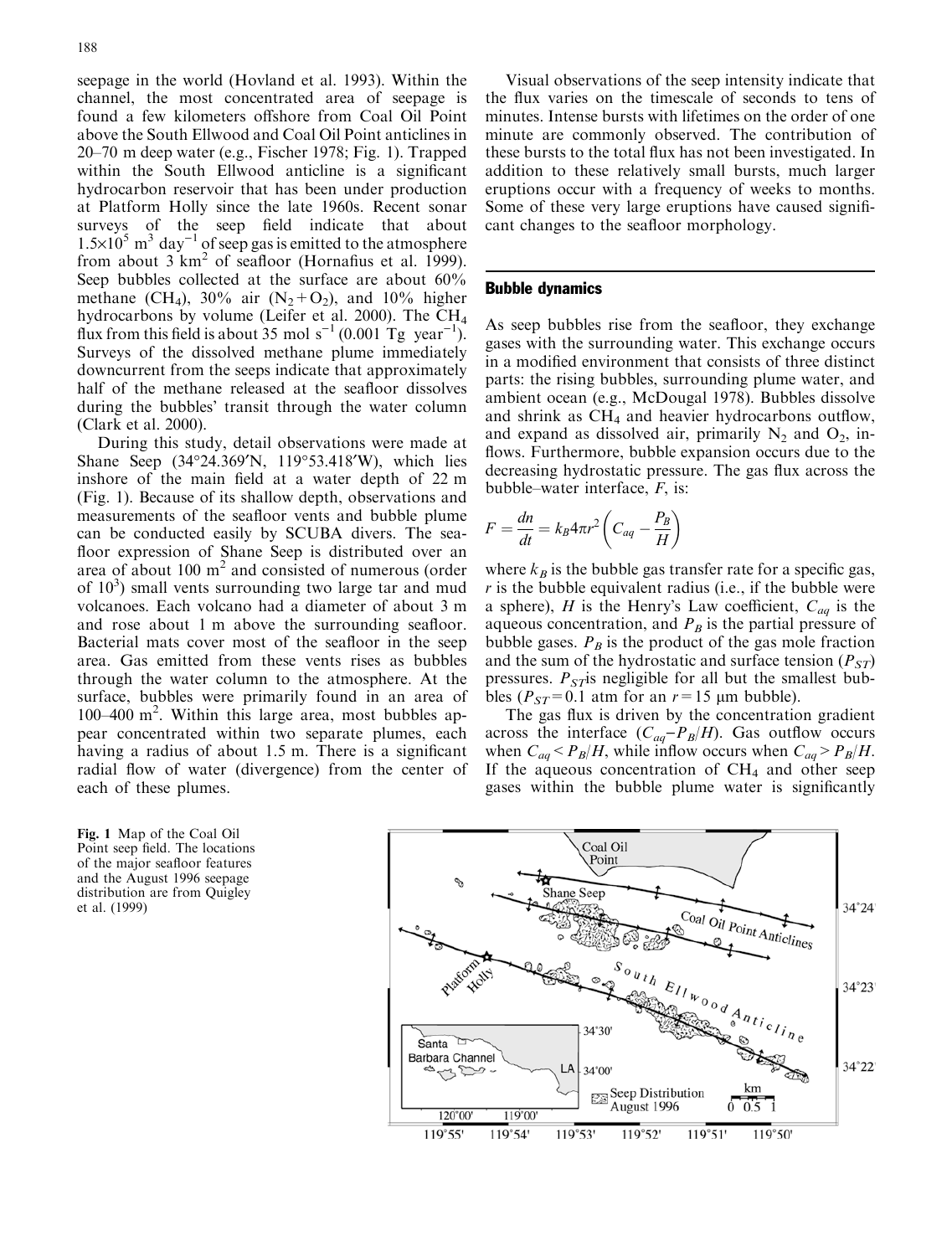elevated due to bubble dissolution, the flux of these gases from the bubbles to the seawater is decreased. When this decrease in dissolution occurs, more gas is transported and released into the atmosphere (i.e., a smaller fraction dissolves). If the dissolved  $O_2$  and  $N_2$  concentrations in the bubble plume water are significantly depleted, inflow of air will be reduced.

In addition to the concentration gradient, the gas flux also depends upon  $r$ , the gas diffusivity  $(D)$ , bubble surface cleanliness (e.g., oiliness), and small-scale  $(\sim r)$ turbulence (Leifer and Patro 2002). The former two parameters are important because the bubble gas transfer rate,  $k_B$ , is a function of r and D (i.e., larger bubbles are significantly more efficient at gas transfer).

The total gas entering the water column depends upon the integrated flux over the bubble's lifetime. Thus, the rise velocity, which is a function of both the bubble buoyancy (radius) and possible upwelling flows generated by the bubble plume, is critical. Large bubble plumes that generate upwelling flows significantly decrease the transit time from the seafloor to the surface, and thus increase the flux of seep gas to the atmosphere.

### Materials and methods

The bubbling gas flux just below the water surface  $(\sim 2.5 \text{ m depth})$  at Shane Seep was measured using an instrumented spar buoy described by Washburn et al. (2001). The instrument, called the Flux Buoy, uses an inverted funnel  $(\sim 0.5 \text{ m}$  diameter) to capture gas directly and measure its flux every second. The instrument was gently towed over Shane Seep behind a small boat. Shaded and closed dots in Fig. 2A show the measurement locations. The total flux was estimated by averaging all flux measurements in a reference area and then multiplying this reference area by the average flux. The reference area was determined by finding the mean position of flux measurements above a threshold  $(5 \text{ m}^3 \text{ m}^{-2} \text{ day}^{-1})$ , and then enclosing the high flux region within a square area centered on this position. A square, subjectively chosen to be 20 m on a side, was found to enclose the region of highest flux (cf. square in Fig. 2A).

Dissolved gas and bubble samples were collected at Shane Seep by SCUBA divers on three occasions in 2001—2 February, 22 August, and 10 October. Each time, samples were collected 1 m above the tar volcanoes ( $\sim$ 20 m), at mid-depth ( $\sim$ 10 m) and 1 m below the surface  $(\sim 1 \text{ m})$ . At each depth, seep bubbles were trapped in a plastic bag and sampled with 50-ml glass syringes. Following the gas sampling, bubble-free water samples of the plume were collected in either 50-ml or 100-ml glass syringes by slowly filling the syringes with the tip pointed up while the divers leaned backwards. By holding the syringes in this position, the driver's body diverted the rising bubbles away from the syringe tip, ensuring that no bubbles were collected. All of the



Fig. 2 A Spatial distribution of flux observations obtained from the Flux Buoy on 15 and 23 August 2002 (shaded and closed dots) at Shane Seep. Locations with flux exceeding  $5 \text{ m}^3 \text{ m}^{-2} \text{ day}^{-1}$  are indicated by *closed dots*. The *square* indicates the  $400 \text{--} m^2$  reference area used for estimating total flux. The 20-m isobath is indicated by a dashed line that slopes up to the left. **B** Histogram (darkly shaded solid line) and cumulative distribution (dotted line) for flux values in the reference area. The lightly shaded solid line is the reflection of the negative flux values on the histogram

syringes were submerged in cold seawater until they were processed in the laboratory.

In the laboratory, the gas samples were transferred directly to pre-evacuated 20-ml septa tubes in an argon (Ar)-rich atmosphere that was created by continuously flushing a large plastic box with high-purity Ar. The dissolved gas concentrations of water samples were determined using the headspace method. The syringes were moderately shaken for 10 min to equilibrate the water with the headspace. The headspace gas was then transferred into septa tubes in the Ar-rich atmosphere. Mole fractions of fixed gases  $(N_2, O_2, CO_2, CH_4, and$  $H_2$ ) and n-alkanes (CH<sub>4</sub>, C<sub>2</sub>H<sub>6</sub>, C<sub>3</sub>H<sub>8</sub>, C<sub>4</sub>H<sub>10</sub>, C<sub>5</sub>H<sub>12</sub>) were determined using standard thermal conductivity detector (TCD) and flame ionization detector (FID) gas chromatographic techniques by Inland Empire Analytical (Norco, CA). Ar carrier gas was used during the analysis of air so that the  $O_2$  mole fraction could be determined without interference. The analytical uncertainties of the gas analyses were  $\pm 2\%$ . Septa tubes blanks, which were determined by filling with highpurity Ar, were free of air and hydrocarbons.

Bubbles at Shane Seep were imaged with a bubble measurement system described in Leifer and MacDonald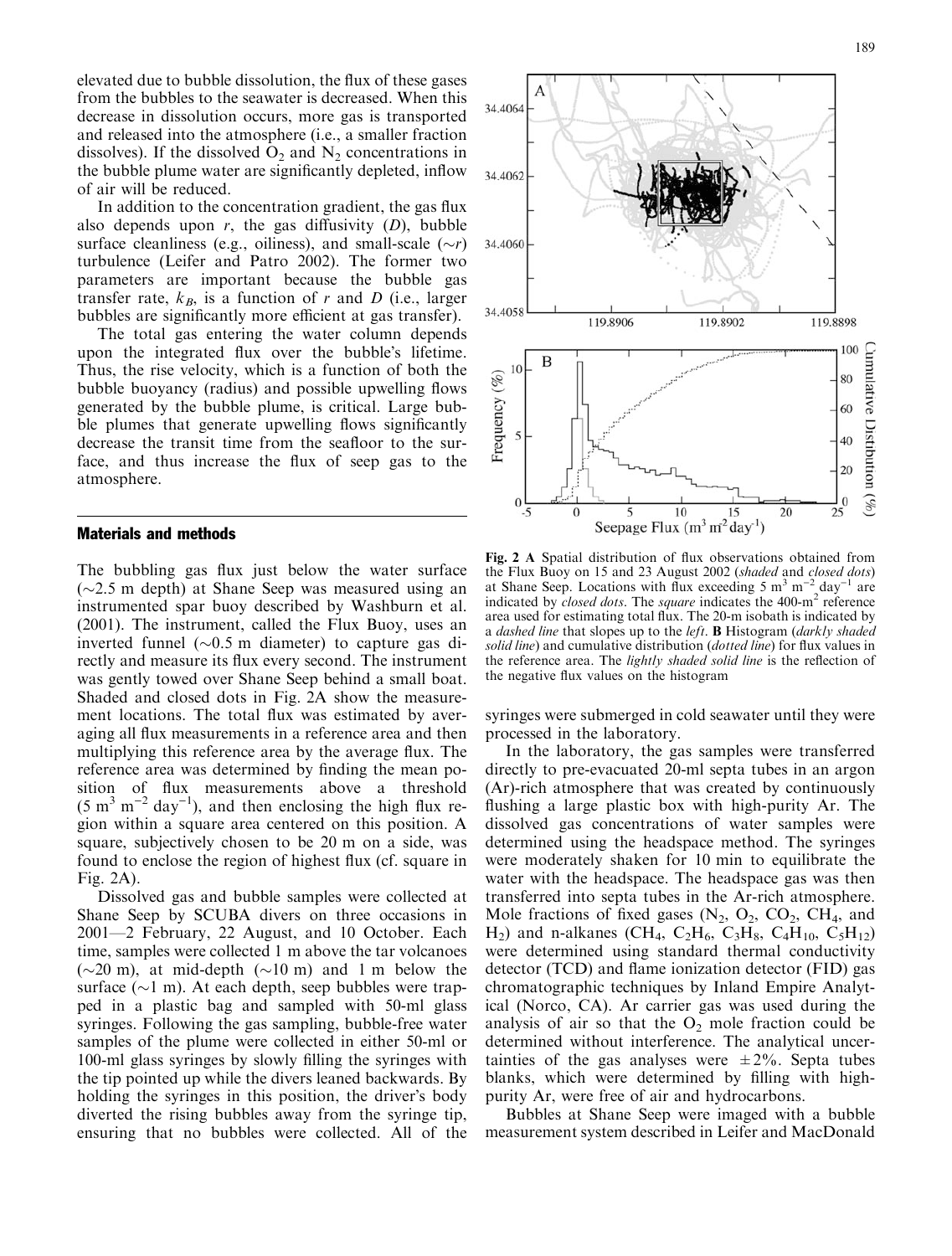(2003). Key features include a remotely controlled underwater video camera with shutter speed and iris control, backlit translucent screen, and bubble blocking plates that minimize the measurement volume so that all bubbles are in focus and at a known distance from the camera. Shutter speed was high enough (typically 1/ 4,000 s or faster) so that bubble images did not streak. Backlit bubbles appear as dark rings with bright centers, allowing computer identification and discrimination from non-gas-filled objects (i.e., sediment, marine fauna, etc.). Video images were digitized at 60 fields per second and bubbles were tracked across the field of view to determine rise speed. The mean radius and vertical velocity were calculated from the measurement sequence for each bubble, and the process was repeated for all bubbles in each video sequence.

#### Results

Observations at Shane Seep on 15 and 23 August 2002 using the Flux Buoy showed that high fluxes commonly occur at this seep. About 40% of the 6,154 flux measurements within the 20-m square reference area exceeded 5 m<sup>3</sup> m<sup>-2</sup> day<sup>-1</sup> (closed dots, Fig. 2A), as shown

by the histogram and cumulative distribution in Fig. 2B. The highest values at Shane Seep exceeded  $20 \text{ m}^3 \text{ m}^{-2}$  day<sup>-1</sup>, making them among the largest observed to date in the entire Coal Oil Point seep field. The histogram of flux (Fig. 2B) shows some negative values that are artifacts (noise) from the vertical motion of the seep buoy due to wave action and towing (Washburn et al. 2001). If these negative values are reflected across the y-axis (lightly shaded solid line, Fig. 2B), they show that most observed flux values greatly exceeded noise levels. The total gas flux at Shane Seep was estimated to be about  $1,900 \text{ m}^3$  day<sup>-1</sup>. Thus, this seep contributes approximately  $2\%$  of the entire field's flux.

The depth pattern of the bubble gas composition was observed to be very uniform over the nine months of observations (Table 1, Fig. 3). The standard deviations of the gas mole fractions were less than 3%, approximately the same as the analytical uncertainty. The bubbles 1 m above the tar volcanoes were composed primarily of CH<sub>4</sub> (83%), CO<sub>2</sub> (12%), and NMHC (nonmethane hydrocarbons, 2.9%); components of air  $(N_2)$ and  $O_2$ ) contributed less than  $2\%$  of the total volume. At shallower depths, the  $CO<sub>2</sub>$  mole fraction decreased to the analytical detection limit whereas the air fraction increased (Fig. 3). At the surface, bubbles were composed

Table 1 Mean bubble composition, bubble gas ratios, and mean dissolved CH<sub>4</sub> concentrations within the Shane Seep bubble plume

| Depth<br>(m) | Date       | $n^{\rm a}$    | CH <sub>4</sub><br>$\binom{0}{0}$ | N,<br>$(\%)$ | O <sub>2</sub><br>(%) | CO <sub>2</sub><br>$(\%)$ | <b>NMHC</b><br>$(\%)$ | $N_2$ /CH <sub>4</sub> | $N_2/O_2$ | $n^{\rm b}$ | CH <sub>4</sub><br>$(\mu \text{mol/l})$ |
|--------------|------------|----------------|-----------------------------------|--------------|-----------------------|---------------------------|-----------------------|------------------------|-----------|-------------|-----------------------------------------|
|              | 2 February | 4              | 79.4                              | 13.8         | 4.5                   | > 0.1                     | 2.2                   | 0.175                  | 3.11      |             |                                         |
|              | 22 August  | 6              | 76.7                              | 14.4         | 6.0                   | > 0.1                     |                       | 0.188                  | 2.41      |             | 42.6                                    |
|              | 10 October | $\overline{2}$ | 79.5                              | 12.6         | 5.0                   | > 0.1                     | 2.8                   | 0.158                  | 2.53      |             | 56.9                                    |
| 10           | 2 February | 2              | 90.8                              | 4.9          | 1.8                   | 0.2                       | 2.4                   | 0.054                  | 2.78      |             | 20.6                                    |
| 10           | 22 August  | 2              | 84.4                              | 8.1          | 3.0                   | 0.1                       |                       | 0.096                  | 2.67      |             | 59.6                                    |
| 10           | 10 October | 2              | 86.4                              | 7.5          | 2.8                   | > 0.1                     | 3.2                   | 0.087                  | 2.65      |             | 48.6                                    |
| 20           | 2 February |                | 84.2                              | 2.5          | 0.3                   | 10.6                      | 2.3                   | 0.029                  | 7.54      |             | 36.6                                    |
| 20           | 22 August  | 4              | 81.9                              | 1.4          | 0.2                   | 13.4                      |                       | 0.017                  | 5.86      |             | 42.3                                    |
| 20           | 10 October | 4              | 84.0                              | 1.5          | 0.3                   | 11.2                      | 3.0                   | 0.031                  | 5.14      |             | 65.7                                    |

<sup>a</sup>Number of bubble samples analyzed b Number of water samples analyzed

Fig. 3 Depth dependence of the major components of the gas bubbles above Shane Seep, showing the mean and standard deviation of all samples collected on the three different sampling trips

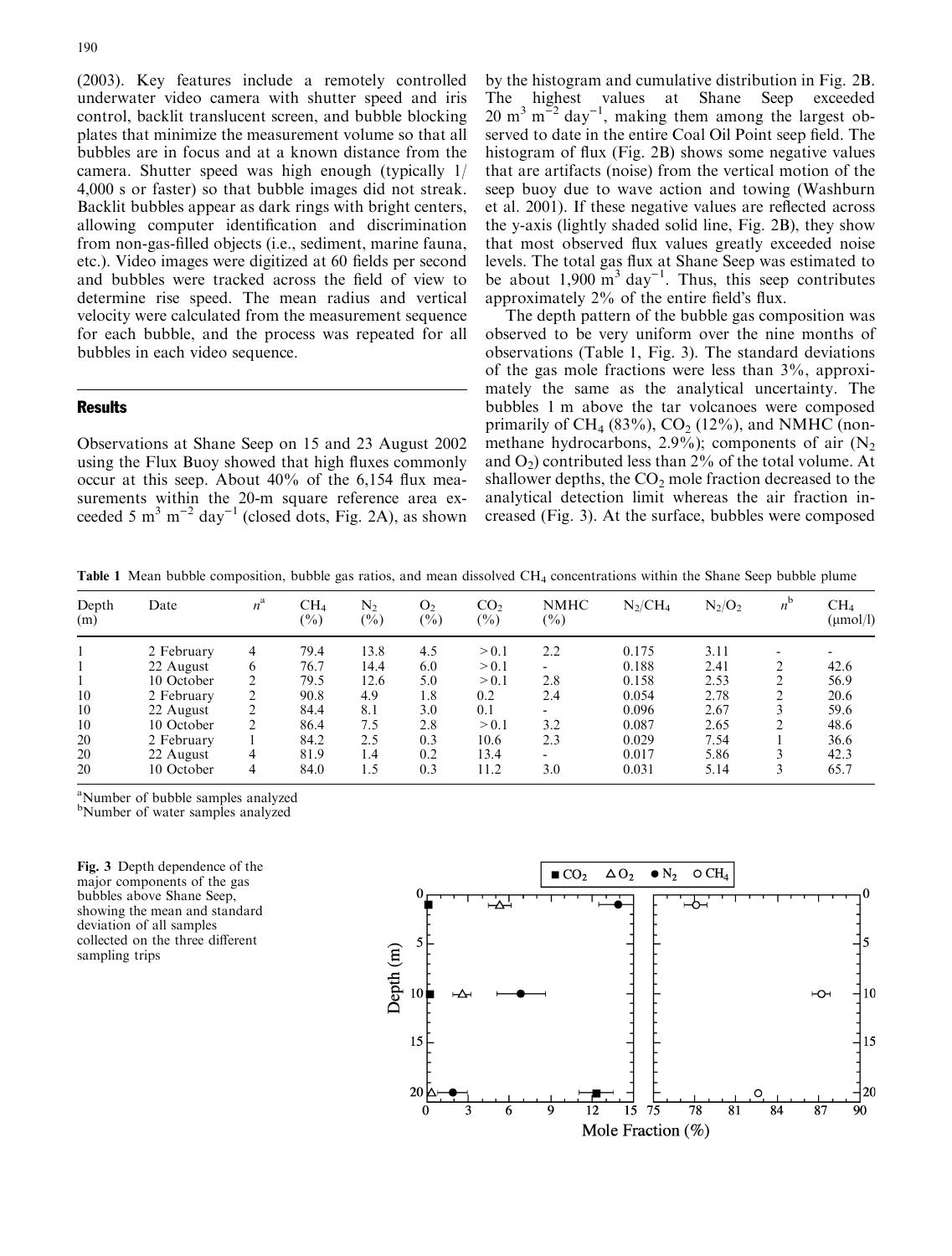of CH<sub>4</sub> (78%), N<sub>2</sub> (14%), O<sub>2</sub> (5.3%), and NMHC  $(2.4\%)$ . The mole fraction of CH<sub>4</sub> and NMHC reached a maximum at mid-depths due to the more rapid loss of  $CO<sub>2</sub>$  (Table 1, Fig. 3) relative to the inflow of  $N<sub>2</sub>$  and  $O_2$ . As is apparent in the N<sub>2</sub>/CH<sub>4</sub> ratio, the amount of  $CH_4$  decreased continuously relative to  $N_2$  as the bubbles rose through the water column (Table 1).

At mid-depth and the surface, the bubble  $N_2/O_2$  ratio (2.4 to 3.1; see Table 1) was less than the atmospheric ratio (3.7) and greater than the atmospheric equilibrium ratio in seawater at 10  $^{\circ}$ C (1.8). The ratios were equivalent to the expected ratio of 10  $\mathrm{^{\circ}C}$  seawater in which 25–42% of the  $O_2$  had been consumed. At the seafloor, the ratio  $(5)$  is greater than the atmosphere, as would be expected from either a sedimentary or crustal source. The non-zero  $O_2$  concentration in the seafloor samples suggests that a small amount of exchange with seawater had occurred prior to sampling. The change in the  $N_2$ /  $O<sub>2</sub>$  ratio to values typical of coastal ocean water, combined with the increase in mole fraction of these two gases, clearly demonstrates that rising seep bubbles strip gas from the water column.

Aqueous  $CH<sub>4</sub>$  concentrations within the plume water showed greater variability than the bubble gas composition. The concentration ranged between 30 and 125  $\mu$ M and did not vary systematically with either position (center vs. edge of the bubble plume) or depth. The observed concentrations were more than 4 orders of magnitude above atmospheric equilibrium concentrations, and  $\leq 10\%$  of equilibrium concentrations with the seep bubbles. The mean degree of saturation of the plume water at each sampling depth increased from about 1.5% near the seafloor to about 5.5% at the water surface. This change was primarily due to the decrease in the hydrostatic pressure between the seafloor and surface. The observed surface concentrations at Shane Seep were about an order of magnitude less than those observed at deeper seeps within the Coal Oil Point seep field (Leifer et al. 2000).

The duration of exchange between the bubbles and plume water is defined by the bubble's rise time from the seafloor to the surface. The rate of rise is a function of both the upwelling flow and the bubble's buoyancy. Upwelling flows were determined directly from the transit time to the surface of dye (Fluorescein) released into the bubble plume above the tar volcano crater. Dye release experiments were conducted on two occasions and yielded similar results. Released dye was first observed at the surface after about 50 s. The color of the dye patch on the surface continued to darken for the next one to two minutes as a result of both noninstantaneous release and spatial variations in the upwelling flows within the plume. The maximum upwelling velocity, which defines the flow in the plume axis (McDougal 1978), was determined with the initial arrival of the dye at the surface and was found to be about 40 cm  $s^{-1}$ .

Direct observations of bubble-rise velocities near the surface and seafloor using the video bubble measure-

ment system confirmed the presence of an upwelling flow. The size-dependent bubble-rise velocity averaged over all bubbles in each size class near the water surface (about 0.3-m depth) is shown in Fig. 4, along with the clean and dirty bubble parameterized rise velocities (Clift et al. 1978). Although bubbles from Shane Seep are oily (at the surface they leave a sheen), the larger bubbles rise faster than even the clean-bubble parameterization. This difference, about 15  $cm^{-1}$ , is an estimate of the upwelling velocity. At the seafloor, upwelling velocities were found to be significantly different between the small (about 15 cm  $s^{-1}$ ) and large (about  $40 \text{ cm s}^{-1}$ ) vents, and slightly higher than at the surface. The combination of the effects of bubble buoyancy and upwelling flow indicates that the bubble-rise time from the seafloor vents to the surface is about 40 s. Hence, the exchange of gases between the bubbles and plume water occurs very rapidly.

#### Discussion and conclusions

The field study at Shane Seep illustrates the important chemical and physical processes that occur in the modified environment of large bubble plumes. Despite the very short travel time of bubbles from the seafloor to the surface  $(\sim 40 \text{ s})$ , a significant amount of gas exchange between the bubbles and plume water occurs, creating distinctly different seafloor and surface gas compositions. Furthermore, enough  $CH<sub>4</sub>$  was lost from the bubbles to increase the dissolved  $CH<sub>4</sub>$  concentration within the plume by more than 4 orders of magnitude above atmospheric equilibrium values. However, there was insufficient time to bring the plume water into equilibrium with the bubbles (i.e.,  $\text{[CH}_4]$  < 10% saturation).

Leifer et al. (2000) reported that, at the surface of the ocean, concentrations of  $CH<sub>4</sub>$  within the bubble plumes of deeper, large Coal Oil Point seeps (50 to 70 m) were slightly supersaturated. This observation demonstrates



Fig. 4 Mean rise velocity of discrete bubble size classes near the surface of Shane Seep (30-cm depth). The solid and dashed lines represent laboratory-determined rise velocities in stagnant water respectively for clean and dirty bubbles derived from Clift et al. (1978)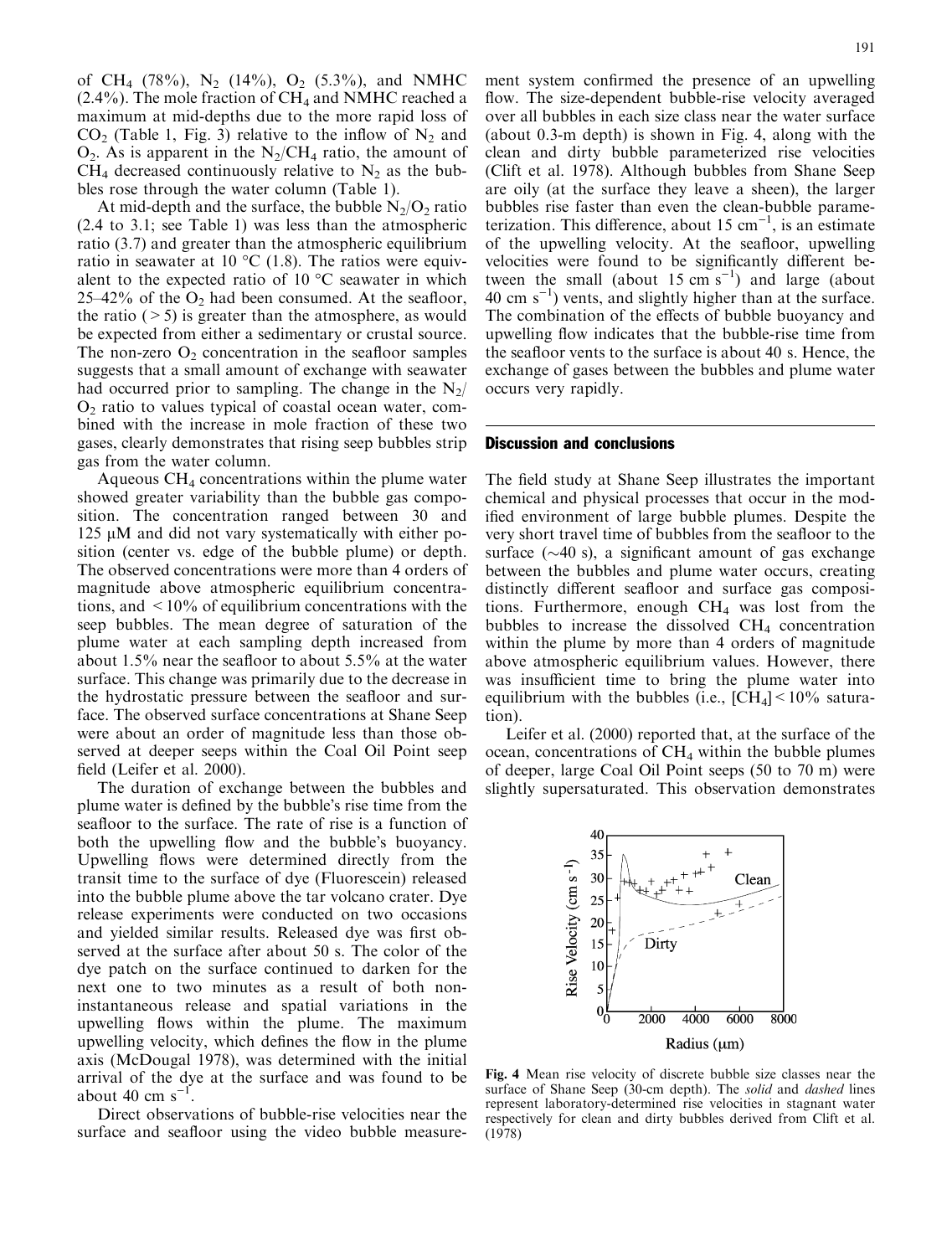that, given enough time, large bubble plumes can saturate the plume water with  $CH_4$  and, thus, the loss of this gas from the bubbles will cease. Once saturated, the  $CH<sub>4</sub>$ remains in the seep bubbles and is transported through the water column directly to the atmosphere. The depth of CH4 saturation in the Coal Oil Point seep field is

relatively shallow, between 20 and 50 m. The Coal Oil Point seeps studied during this investigation and by Leifer et al. (2000) are some of the largest in the world. It is likely that the processes observed in these seeps occur on a reduced scale in much smaller seeps. Bubbles from seeps that are unable to saturate the plume water continue to lose  $CH<sub>4</sub>$  throughout the water column. Given enough time (sufficient depth), the bubbles may even dissolve completely (e.g., Leifer and Judd 2002).

It is apparent that the size of a seep is critical for determining the fraction of CH4 released at the seafloor that is emitted to the atmosphere. A greater fraction of the gas released at the seafloor from small seeps dissolves into the water column than from large seeps. Thus, small seeps are more efficient at transferring  $CH<sub>4</sub>$  into the water column, and less efficient at transferring  $CH_4$  to the atmosphere than are large seeps. As a result, the atmospheric CH4 source from marine sediments is probably dominated by the flux from large seeps. Global  $CH<sub>4</sub>$  source estimates need to take this fact into consideration.

The observations of bubble plumes made at the Coal Oil Point seep field provide valuable insights into the behavior of large seeps. These insights can also be applied to larger seafloor gas releases, such as those expected from catastrophic events. It is likely that during these events, the plume water will become saturated with CH4 and large upwelling flows will develop. Once the transfer of  $CH_4$  out of the bubbles ceases (due to saturation), bubbles should rise to the sea surface regardless of ocean depth. Thus, these processes create the potential for very efficient transfer of seep gases from the seafloor to the atmosphere, even if the release depth is significantly greater than found in the Coal Oil Point seep field.

The upwelling flows associated with bubble plumes will deposit water saturated with  $CH<sub>4</sub>$  at the sea surface. The amount of  $CH_4$  deposited by this flow to the surface is significantly greater than the amount that would be added only through bubble dissolution. Presumably, the majority of the dissolved  $CH_4$  will be lost rapidly either to in-situ oxidization or to the atmosphere via air–sea gas exchange. However, because these processes are not instantaneous, the upwelled,  $CH<sub>4</sub>$ -rich water will flood the mixed layer, creating an inverted  $CH<sub>4</sub>$  concentration profile near the surface (i.e., the mixed layer concentrations will be greater than the deep thermocline and, probably, the mid-water column concentrations). This process may help to explain the very large negative  $\delta^{13}C$ deviations observed in some paleoclimate records of planktonic Foraminifera, such as those found in the

Santa Barbara Channel (Kennett et al. 2000). These negative shifts have been interpreted to result from massive releases of methane from the seafloor. Because of the large upwelling flows associated with bubble plumes, these  $\delta^{13}$ C deviations in planktonic Foraminifera can be produced without significantly increasing the CH4 concentration throughout the entire water column.

Acknowledgments The work could not have been completed without the help of Shane Anderson, Dave Farrar, and Dennis Divins who collected all samples and video images. The paper benefited from discussions with James Kennett and from careful reviews by Keith Kvenvolden and Edward Peltzer. The research was supported by the University of California Energy Institute and the Mineral Management Service (#1435-01-00-CA-31063, Task #18211). This is contribution #0553 of the Institute for Crustal Studies at the University of California, Santa Barbara.

#### References

- Clark JF, Washburn L, Hornafius JS, Luyendyk BP (2000) Dissolved hydrocarbon flux from natural marine seeps to the southern California Bight. J Geophys Res 105:11,509–11,522
- Clift R, Grace JR, Weber ME (1978) Bubbles, drops, and particles. Academic Press, New York
- Cline JD, Holmes ML (1977) Submarine seepage of natural gas in Norton Sound, Alaska. Science 198:1149–1153
- Fischer PJ (1978) Oil and tar seeps, Santa Barbara basin, California. In: California offshore gas, oil, and tar seeps. California State Lands Commission, Sacramento, California, pp 1–62
- Hornafius JS, Quigley D, Luyendyk BP (1999) The world's most spectacular marine hydrocarbon seeps (Coal Oil Point, Santa Barbara Channel, California): quantification of emissions. J Geophys Res 104:20,703–20,711
- Hovland M, Judd AG, Burke RA Jr (1993) The global flux of methane from shallow submarine sediments. Chemosphere 26:559–578
- Judd AG, Davies G, Wilson J, Holmes R, Baron G, Bryden I (1997) Contributions to atmospheric methane by natural seepages on the U.K. continental shelf. Mar Geol 140:427–455
- Judd AG, Hovland M, Dimitrov LI, Garcia-Gil S, Jukes V (2002) The geological methane budget at continental margins and its influence on climate change. Geofluids 2:109–126
- Kennett JP, Cannariato KG, Hendy IL, Behl RJ (2000) Carbon isotopic evidence for methane hydrate instability during quaternary interstadials. Science 288:128–133
- Kvenvolden KA (1993) Gas hydrates—geological perspective and global change. Rev Geophys 31:173–187
- Kvenvolden KA (1995) A review of the geochemistry of methane in natural gas hydrate. Org Geochem 23:997–1008
- Kvenvolden KA, Lorenson TD, Reeburgh WS (2001) Attention turns to naturally occurring methane seeps. EOS 82:457
- Leifer I, Clark JF (2002) Modeling trace gases in hydrocarbon seep bubbles: application to marine hydrocarbon seeps in the Santa Barbara Channel. Russian Geol Geophys 47:572–579
- Leifer I, Judd AJ (2002) Oceanic methane layers: the hydrocarbon seep bubble deposition hypothesis. Terra Nova 16:471–425
- Leifer I, MacDonald IR (2003) Dynamics of the gas flux from shallow gas hydrate deposits: interaction between oily hydrate bubbles and the oceanic environment. Earth Planet Sci Lett 210:411–424
- Leifer I, Patro RK (2002) The bubble mechanism for methane transport from the shallow sea bed to the surface: a review and sensitivity study. Cont Shelf Res 22:2409–2428
- Leifer I, Clark JF, Chen RF (2000) Modifications of the local environment by natural marine hydrocarbon seeps. Geophys Res Lett 27:3711–3714